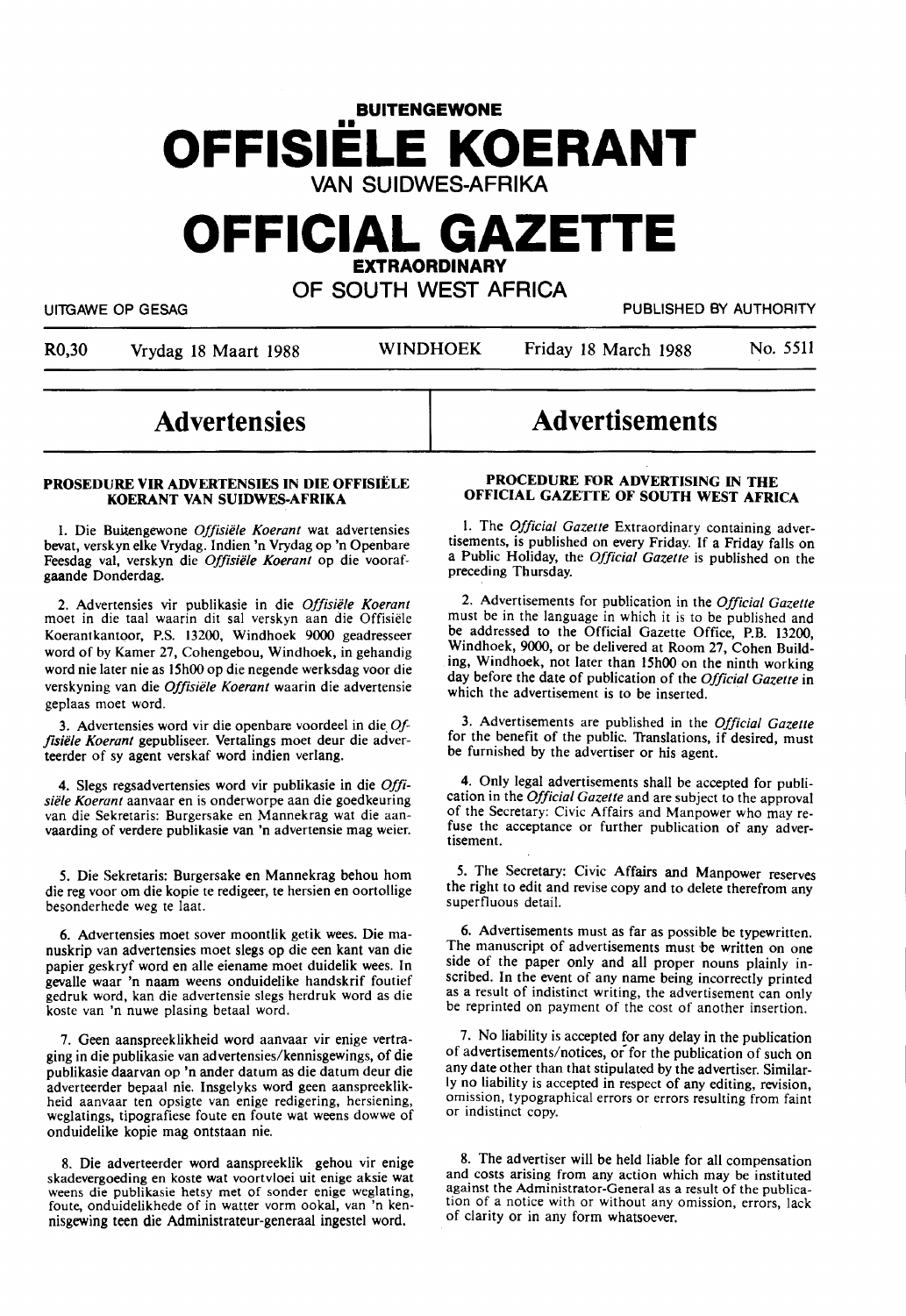9. Die jaarlikse intekengeld op die *Offisiele Koerant* is R25 plus belasting posvry in hierdie gebied en die Republiek van Suid-Afrika, verkrygbaar by Star Binders & Printers, Posbus 56, Windhoek, 9000. Oorsese intekenaars moet posgeld vooruitbetaal. Enke! eksemplare van die *Offisiele Koerant* is verkrygbaar van Star Binders & Printers, Posbus *56,* Windhoek, 9000 teen die prys soos gedruk op eksemplaar. Eksemplare word vir slegs twee jaar in voorraad gehou.

IO. Die koste vir die plasing van kennisgewings is soos volg en is betaalbaar by wyse van tjeks, wissels, pos- of geldorders:

### **LYS VAN VASTE TARIEWE**

| GESTANDAARDISEERDE<br><b>KENNISGEWINGS</b>                                                                                                                                                                     | Tarief per<br>plasing<br>R |
|----------------------------------------------------------------------------------------------------------------------------------------------------------------------------------------------------------------|----------------------------|
|                                                                                                                                                                                                                | 3,25                       |
| Aktes: Verlore dokumente                                                                                                                                                                                       | 6,00                       |
| Besigheidskennisgewings                                                                                                                                                                                        | 5,00                       |
| Boedelwettekennisgewings: Vorms J. 187, 193,<br>197, 295, 297, 517 en 519                                                                                                                                      | 2,00                       |
| Derdepartyassuransie-eise om skadevergoeding.                                                                                                                                                                  | 2,50                       |
| Insolvensiewet- en maatskappywettekennisge-<br>wings: J. 28, J. 29. Vorms 1 tot 9                                                                                                                              | 4,00                       |
| $L.W. - V \text{orms } 2 \text{ en } 6 - \text{bykomstige verklarings}$<br>volgens woordetaltabel, toegevoeg tot die basie-<br>se tarief.                                                                      |                            |
| Naamsverandering (vier plasings)                                                                                                                                                                               | 60,00                      |
| Naturalisasiekennisgewings (insluitende 'n her-<br>druk vir die adverteerder)                                                                                                                                  | 2.00                       |
| Onopgeëiste geld - slegs in die Buitengewone Of-<br>fisiële Koerant sluitingsdatum 15 Januarie (per in-<br>skrywings van "naam, adres en bedrag")                                                              | 0,80                       |
| $Slagterskenn isgewings \dots \dots \dots \dots \dots \dots \dots \dots$                                                                                                                                       | 5,00                       |
| Slumopruimingshofkennisgewings, per perseel                                                                                                                                                                    | 4,00                       |
| Verlore lewensversekeringspolisse                                                                                                                                                                              | 2.00                       |
| NIE-GESTANDAARDISEERDE KENNISGEWINGS                                                                                                                                                                           |                            |
| Maatskappykennisgewings:                                                                                                                                                                                       | R                          |
| Kort kennisgewings: Vergaderings, besluite, aanbod<br>van skikking, omskepping van maatskappye, vry-<br>willige likwidasie, ens.: sluiting van lederegisters<br>vir oordragte en/of verklarings van dividende. | 11.00                      |
| Dranklisensiekennisgewings (in Buitengewone Of-<br>fisiële Koerante, t.w. (Junie/Tvl.; November/<br>Kaap; Januarie/OVS; April/Natal) per tweetalige                                                            | 7,00                       |
| Verklaring van dividende met profytstate, notas in-<br>gesluit                                                                                                                                                 | 25,00                      |
| Lang kennisgewings: Oordragte, veranderings met                                                                                                                                                                |                            |

betrekking tot aandele of kapitaal, aflossings, besluite, vrywillige likwidasies .................. Handelsmerke in Suidwes-Afrika ............. Likwidateurs en ander aangesteldes se kennisgewings ................................... .

37,00 11,00

7,00

9. The subscription for the *Official Gazette* is R25 plus GST per annum, post free in this territory and the Republic of South Africa, obtainable from Star Binders and Printers, P.O. Box 56, Windhoek, 9000. Postage must be prepaid by overseas subscribers. Single copies of the *Official Gazette*  are obtainable from Star Binders & Printers, P.O. Box *56,*  Windhoek 9000, at the price as printed on copy. Copies are kept in stock for two years only.

10. The charge for the insertion of notices is as follows and is payable in the form of cheques, postal or money orders:

# **LIST OF FIXED TARIFF RATES**

| STANDARDISED NOTICES                                                                                                                                                                                      | Rate per<br>insertion<br>R |
|-----------------------------------------------------------------------------------------------------------------------------------------------------------------------------------------------------------|----------------------------|
| Transfer of business                                                                                                                                                                                      | 3,25                       |
| Deeds: Lost documents                                                                                                                                                                                     | 6,00                       |
| Business notices                                                                                                                                                                                          | 5,00                       |
| Administration of Estates Acts Notices, Forms<br>J. 187, 193, 197, 295, 297, 517 and 519                                                                                                                  | 2,00                       |
| Third party insurance claims for compensation.                                                                                                                                                            | 2,50                       |
| Insolvency Act and Company Acts Notices: J. 28,<br>J. 29. Forms 1 to 9                                                                                                                                    | 4,00                       |
| $N.B. -$ Forms 2 and 6 - additional statements<br>according to word count table, added to the basic<br>tariff.                                                                                            |                            |
| Change of name (four insertions)                                                                                                                                                                          | 60,00                      |
| Naturalisation notices (including a reprint for the<br>advertiser)                                                                                                                                        | 2,00                       |
| Unclaimed moneys - only in the Official Gazette<br>Extraordinary, closing date 15 January (per entry<br>of "name, address and amount")                                                                    | 0.80                       |
| Butchers' notices                                                                                                                                                                                         | 5,00                       |
| Slum Clearance Court Notices, per premises                                                                                                                                                                | 4,00                       |
| Lost life insurance policies $\dots\dots\dots\dots\dots\dots$                                                                                                                                             | 2,00                       |
| NON-STANDARDISED NOTICES                                                                                                                                                                                  |                            |
| Company notices:                                                                                                                                                                                          | R                          |
| Short notices: Meetings, resolutions, offers of com-<br>promise, conversions of companies, voluntary<br>windings-up, etc.: closing of members' registers<br>for transfer and/or declarations of dividends | 11,00                      |
| Liquor Licence Notices (In Official Gazette, Ex-<br>traordinary viz. (June/Tvl; November/Cape;<br>January/O.F.S.; April/Natal), per bilingual<br>application                                              | 7,00                       |
| Declaration of dividends with profit statements, in-                                                                                                                                                      | 25,00                      |
| Long notices: Transfers, changes in respect of<br>shares or capital, redemptions, resolutions, volun-<br>tary liquidations                                                                                | 37,00                      |
| Trade marks in South West Africa                                                                                                                                                                          | 11,00                      |
| Liquidators' and other appointees' notices $\dots$                                                                                                                                                        | 7,00                       |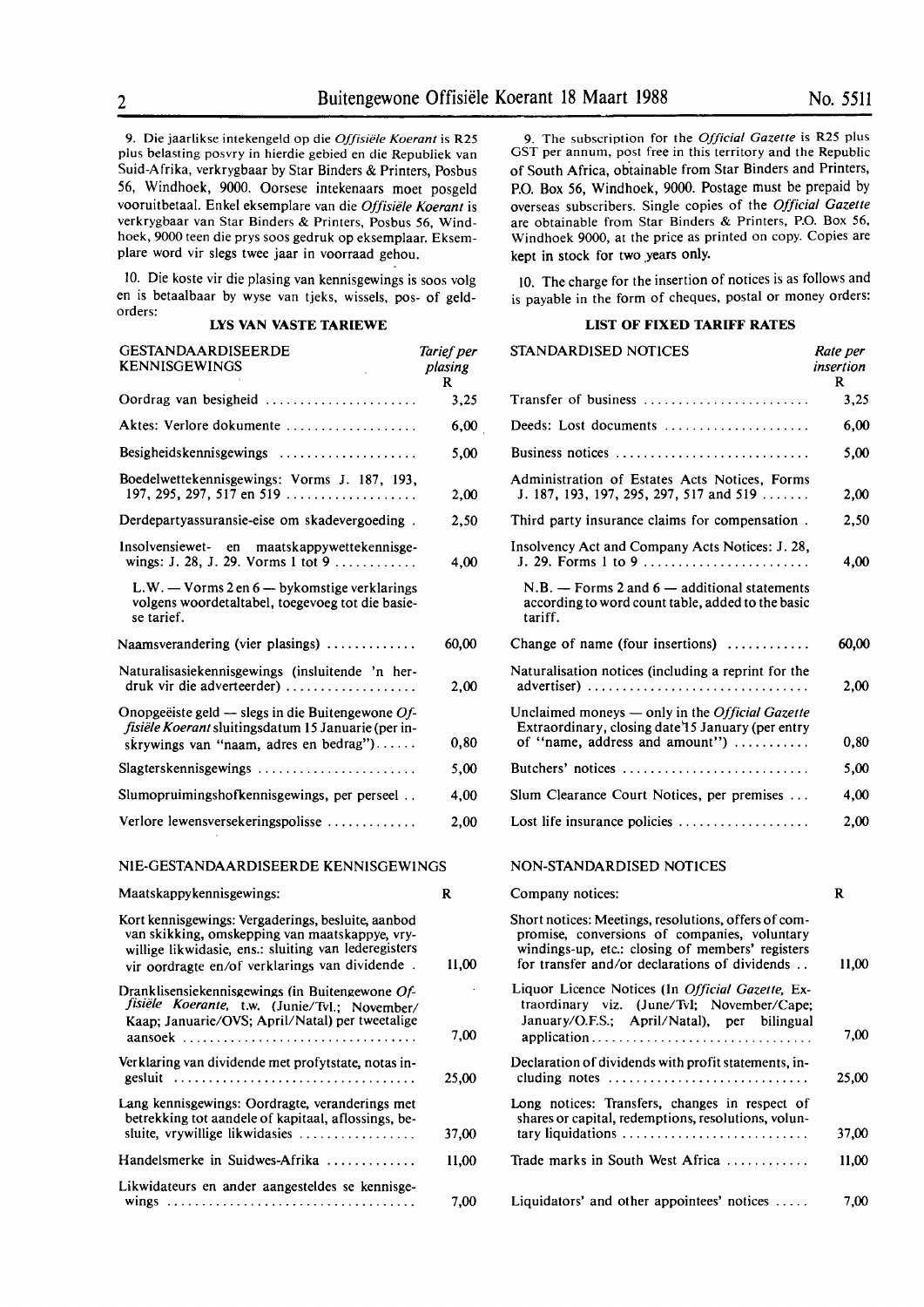# GEREGTELIKE EN ANDER OPENBARE VERKOPE:

| Geregtelike verkope                    | 18.00 |
|----------------------------------------|-------|
| Openbare veilings, verkope en tenders: |       |
|                                        | 6.00  |
|                                        | 15.00 |
|                                        | 23.00 |

# **ORDERS VAN** DIE HOF:

#### Voorlopige en finale likwidasies of sekwestrasies 14,00

| Vermindering of verandering in kapitaalsame-<br>smeltings, aanbod van skikking | 37,00 |
|--------------------------------------------------------------------------------|-------|
| Geregtelike besture, kurator bonis en soortgelyke                              |       |
| en uitgebreide bevel nisi                                                      | 37.00 |
| Verlenging van keerdatum                                                       | 4.00  |
| Tersydestellings en afwysings van petisies (J. 158)                            | 4,00  |

11. Die koste vir die plasing van advertensies, behalwe die kennisgewings wat in paragraaf 10 genoem word. is teen die tarief van 56c per cm dubbelkolom. (Gedeeltes van 'n cm moet as volle cm bereken word).

12. Geen advertensie word geplaas tensy die koste nie vooruitbetaal is nie. Tjeks, wissels, pos- en geldorders moet aan die Sekretaris,: Burgersake en Mannekrag betaalbaar gemaak word.

# SALES IN EXECUTION AND OTHER PUBLIC SALES:

| Sales in execution $\ldots \ldots \ldots \ldots \ldots \ldots \ldots$ | 18.00 |
|-----------------------------------------------------------------------|-------|
| Public auctions, sales and tenders:                                   |       |
|                                                                       | 6.00  |
|                                                                       | 15.00 |
| 251 to 350 words                                                      | 23.00 |

# **ORDERS** OF THE COURT:

| Provisional and final liquidations or sequestra-  |       |
|---------------------------------------------------|-------|
|                                                   | 14.00 |
| Reduction or change in capital mergers, offers of |       |
| compromise                                        | 37,00 |
| Judical managements, curator bonis and similar    |       |
| and extensive rule nisi                           | 37,00 |
| Extension of return date                          | 4.00  |
| Supersession and discharge of petitions (J. 158)  | 4,00  |

11. The charge for the insertion of advertisements other than the notices mentioned in paragraph 10 is at the rate of 56c per cm double column. (Fractions of a cm must be calculated as a cm).

12. No advertisements shall be inserted unless the charge is prepaid. Cheques, drafts, postal or money orders must be made payable to the Secretary: Civic Affairs and Manpower.

#### **Vorm/Form J 187**

### **LIKWIDASIE:-EN DISTRIBUSIEREKENING IN BESTORWE BOEDELS WAT TER INSAE LE**

lngevolge artikel 35(5) van Wet 66 van 1965, word hierby kennis gegee dat duplikate van die likwidasie- en distribusierekenings (eerste en finale, *tensy anders vermeld)* in die boedels hieronder vermeld, in die kantore van die Meester en Landdroste soos vermeld en gedurende 'n tydperk van 21 dae (of korter of langer *indien spesiaal vermeld)* vanaf gemelde datums of vanaf datum van publikasie hiervan, as dit later is, ter insae lê van alle persone wat daarby belang het.

Indien binne genoemde tydperk geen besware daarteen by die betrokke Meester ingedien word nie, gaan die eksekuteurs oor tot die uitbetalings ingevolge gemelde rekenings.

389/87 PRETORIUS Wynand Johannes Marthinus, 160316 0100 161, SA Hoeptnerstraat, Windhoek, Windhoek, Windhoek. Eerste Nasionale Bank van Suidelike Afrika Bpk., Posbus 512, Kaapstad.

635/87 SCHNEIDENBERGER Klaus, 380408 5011 007 I Gathemann Street, Windhoek. Windhoek. Bloemboard, 149 St Andrew Street, Bloemfontein.

615/87 STEYN Wilhelmina Christofina, 600324 0161 00 8, Swakopmund, Marius Hermanus Steyn, 5706205162 00 8, Swakopmund, Windhoek. Eerste Persoonlike Batebestuur en Trustmaatskappy (Edms) Bpk.

# **LIQUIDATION AND DISTRIBUTION ACCOUNTS IN DECEASED ESTATES LYING FOR INSPECTION**

In terms of section 35(5) of Act 66 of 1965, notice is hereby given that copies of the liquidation and distribution accounts (first and final, *unless otherwise stated)* in the estates specified below will be open for the inspection of all persons interested therein for a period of 21 days (or shorter or longer if *specially stated)* from the date specified or from the date of publication hereof, whichever may be the later, and at the offices of the Master and Magistrates as stated.

Should no objection thereto be lodged with the Master concerned during the specified period, the executors will proceed to make payments in accordance with the accounts.

383/87 POWELL Fredrika Elizabeth Pieternella, 271010 0028 00 2, John Simms 9, Windhoek Noord. Windhoek, Windhoek. Eerste Nasionale Bank van S.A. Beperk, Posbus 512, Kaapstad, 8000.

494/87 OOSTHUIZEN Stephanus Jacobus Daniel, 080809 5006\_00 9, Gobabis-distrik, Catharina Johanna Maria Oosthuizen. Bank Windhoek Beperk, Posbus 15, Windhoek 9000.

639/87 FRICKE Kurt Gerhard, 250310 5012 10 9, Mariental-distrik. Mariental, Windhoek. Bank Windhoek Beperk, Posbus 15, Windhoek 9000.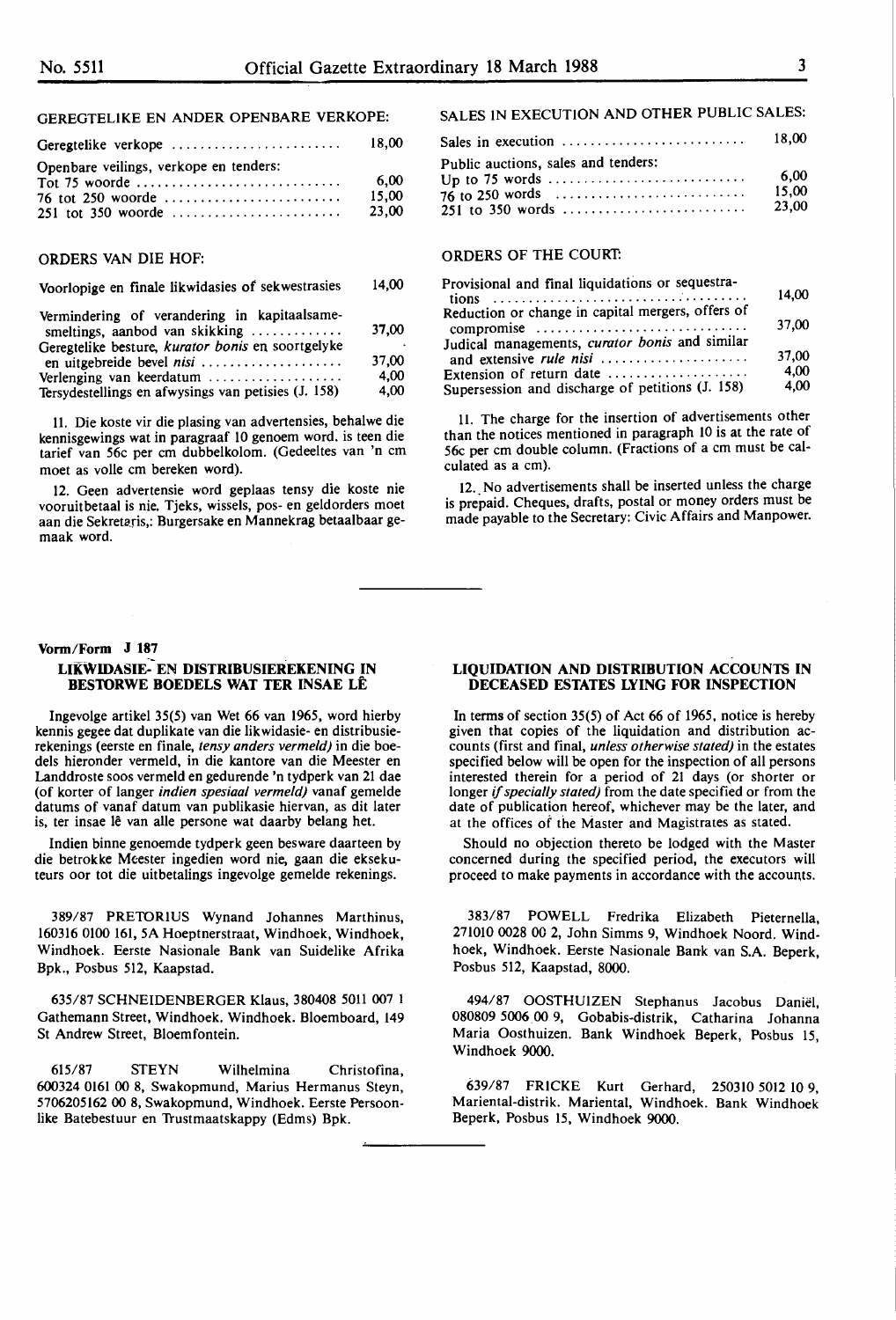#### **Vorm/Form J** 193

## **KENNISGEWING AAN KREDITEURE IN BESTORWE BOEDELS**

Aile persone wat vorderinge bet teen die boedels hieronder vermeld, word hierby versoek om hul vorderinge by die betrokke eksekuteurs en binne 'n tydperk van 30 dae ( of andersins soos aangedui) gereken vanaf die datum van publikasie hiervan in te lewer. Die inligting word verstrek in die volgorde: Boedelnommer, familienaam en voorname, geboortedatum, persoonsnommer, Iaaste datum, familienaam, geboortedatum en persoonsnommer; naam en adres van eksekuteurs of gemagtigde agent, tydperk toegelaat vir lewering van vorderings *indien anders as 30 dae.* 

53/88 JESSEN Rosemary, Windhoek, 28 Augustus 1936, **360828** 01 0002 4, Posbus 342, Otjiwarongo. 24 Januarie 1988. Rudolf Wilhelm Jessen, 2 November 1931, 311102 01 0001 3. Mnr R W Jessen, P/a A Davids & Kie, Posbus 11. Otiiwarongo.

30/88 HASSON Johannes Hendrik, Windhoek, 20 Junie 1903, 030620 0100 03 3, Karasburg, 14 Januarie 1988. Cecilia Aletta Fransina Basson, 11 Augustus 1922, 220811 0013 00 7. Eerste Persoonlike Batebestuur en Trustmaatskappy (Edms) Beperk, Posbus 448, Windhoek.

#### **Vorm/Form** 517

# **KENNISGEWING AAN KREDITEURE IN BESTORWE BOEDELS**

Aile pe,: .ne wat vorderinge bet teen die boedels in die by-Jae vermeld, word versoek om sodanige vorderings binne 'n tydperk van 30 dae (of andersins soos aangedui) vanaf die datum van publikasie hiervan by die betrokke eksekuteu;s in te lewer.

> ERASMUS Jacob Johannes, II Julie 1931, 310711 5004 00 4, Otjiwarongo, 3 Februarie 1988. Standard **Bank SWA** Bpk., (Geregistreerde **Bank),** Trustee Tak, Posbus **2164,** Windhoek 9000, 30 dae, **Windhoek** SWA.

#### **Vorm/Form 519**

 $\bar{\mathcal{A}}$ 

# **LIKWIDASIE EN DISTRIBUSIEREKENING IN BESTORWE BOEDEL WAT TER INSAE LÊ**

lngevolge Artikel 35(5) van Wet 66 van 1965 word hierby kennis gegee dat die likwidasie- en distribusierekening in die Boedel in die Bylae vermeld in die kantore van die Meester van die Hooggeregshof en Landdros soos vermeld vir 'n tydperk van 21 dae vanaf die datum van publikasie hiervan (of andersins soos aangedui) ter insae sal lê vir alle persone wat daarby belang bet.

Indien geen besware daarteen by die Meester binne die gemelde tydperk ingedien word nie, sal die eksekuteur tot uitbetaling daarvolgens oorgaan.

52/88 GARTNER Mathilde Elise, a Widow, 090424 0009 00 4, Otjiwarongo, First and Final. 18 March 1988, Windhoek, Otjiwarongo. Standard Bank SWA Ltd., (Registered Bank), Trustee Branch, P O Box 2164, Windhoek 9000.

# **NOTICE TO CREDITORS IN DECEASED ESTATES**

**All** persons having claims against the estates mentioned below are hereby called upon to lodge their claims with the executors concerned, whithin 30 days (or otherwise as indicated) calculated from the date of publication hereof. The information is given in the following order: Estate number, surname and christian names, date of birth, identity number, last address, date of death; surviving spouse's names, surname, date of birth and identity number; name and address of executor or authorised agent, period allowed for lodgement of *claims* if *other than 30 days.* 

**114/88** STOERMER Kurt Friedrich Bodo, Windhoek, 24.11.1915, 151124 5012 10 4, Windhoek. 24/2/1988. Mr. Klaus Nieft - Executor, c/o Keller & Neuhaus Trust Co. (Pty) Ltd., PO Box 156, Windhoek.

**115/88** STOERMER Gerda **Maria,** Windhoek, 8/10/1927, 2710080100042 Windhoek, 19/2/88. Mr Claus Nieft - Executor, c/o Keller & Neuhaus Trust Co (Pty) ltd. P O Box 156, Windhoek.

# NOTICE 10 **CREDI10RS**  IN DECEASED **ESTATES**

**All** persons having claims against the estates specified in the schedule, are called upon to lodge their claims with the executors concerned within a period of 30 days (or otherwise as indicated) from the date of publication hereof.

**LIQUIDATION AND DISTRIBUTION ACCOUNT IN DECEASED ESTATE LYING FOR INSPECTION** 

In terms of Section 35(5) of Act 66 of 1965 notice is hereby given that the liquidation and distribution account in the Estate specified in the Schedule will be open for inspection of all persons interested therein for a period of 21 days from the date of publication hereof (or otherwise as indicated) at the offices of the Master of the Supreme Court and Magistrate, as stated.

Should no objection thereto be lodged with the Master during the specified period, the Executor will proceed to make payment in accordance therewith.

68/88 DU BUISSON David Izak Hendrik, 2309150100013, Omaruru. Eerste en Finale. Buite Gemeenskap van Goedere, 18 Maart 1988, Windhoek, Omaruru. Standard Bank SWA Bpk., (Geregistreerde Bank), Trustee Tak, Posbus 2164, Windhoek 9000.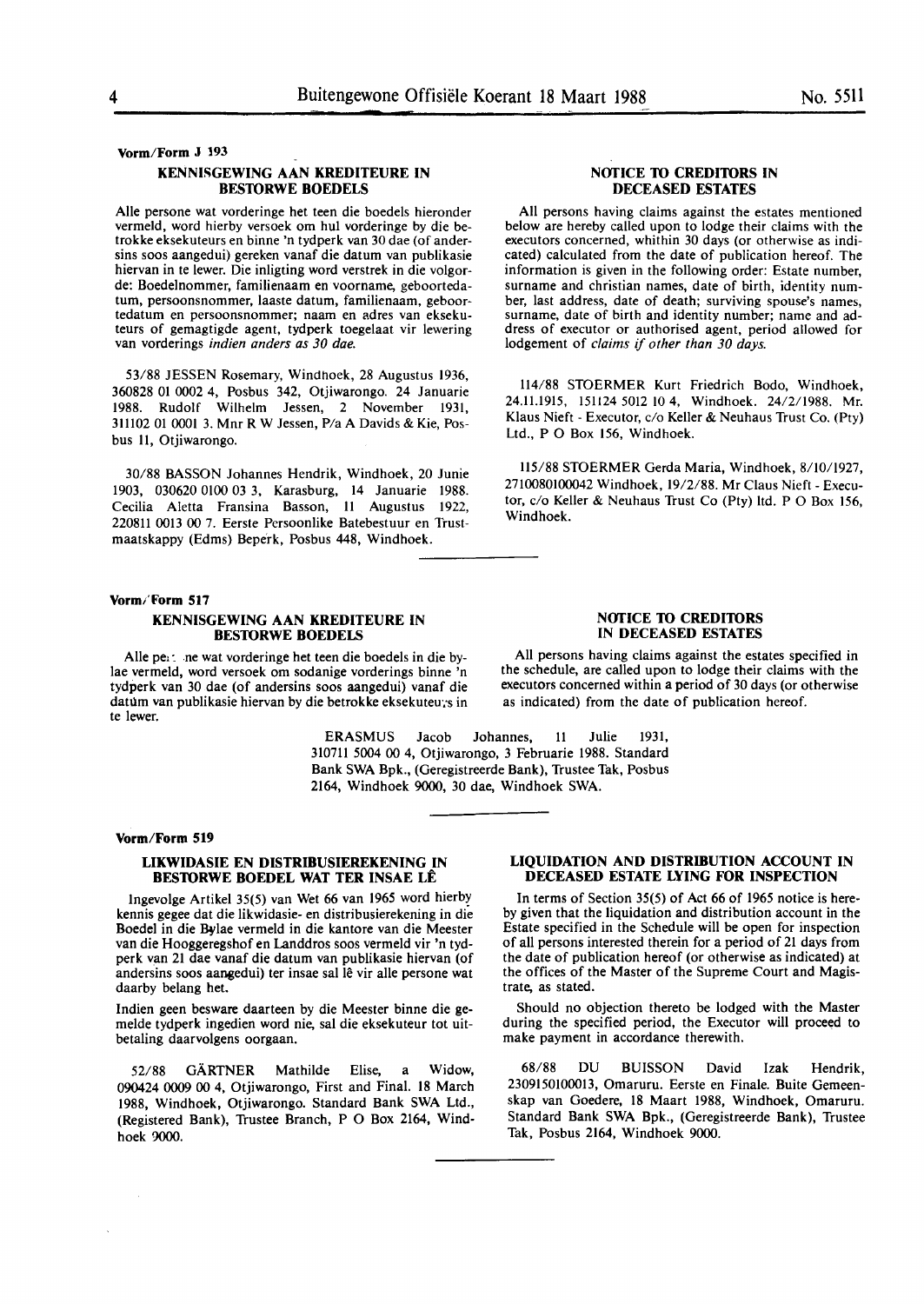# Vorm/Form J 28

# **BOEDELS OF MAATSKAPPYE WAT VOORLOPIG GESEKWESTREER OF GELIKWIDEER IS**

lngevolge artikel 17(4) van die Insolvensiewet, 1936, en artikel 356(1) van die Maatskappywet, 1973, word hierby deur die Meester van die Hooggeregshof kennis gegee dat die boedels of maatskappye hieronder vermeld voorlopig op las van genoemde Hof gesekwestreer of gelikwideer is.

Die besonderhede word verstrek in die volgorde: Nommer van maatskappy of boedel/naam en adres van maatskappy of boedel/datum waarop en afdeling van Hof waardeur order gemaak is en op die aansoek van wie.

# **ESTATES OR COMPANIES SEQUESTRATED OR WOUND UP PROVISIONALLY**

Pursuant to section 17(4) of the Insolvency Act, 1936, and section 356(1) of the Companies Act, 1973, notice is hereby given by the Master of the Supreme Court that the estates or companies mentioned below have been sequestrated or wound up provisionally by order of the said Court.

The particulars are given in the following order: Number of estate or company/name and address of estate or company/ date upon which and division of Court by which order made and upon the application of whom.

W2/88 Inacio Resende de Oliveira, 3 Maart 1988, Suidwes-Afrika. Eerste Nasionle Ontwikkelingskorporasie van Suidwes-Afrika Beperk. Meester van die Hooggeregshof, P/sak 13190, Windhoek SWA.

#### **Vorm/Form 1**

#### **AANSTELLING VAN KURA10RS EN LIKWIDATEURS EN BEWYS VAN VORDERINGS IN GESEKWESTREERDE BOEDELS OF MAATSKAPPYE IN LIKWIDASIE**

Ingevolge artikels 40(3), 56(3) en 77 van die Insolvensiewet, 1936, artikels 129, 179 en 182 van die Maatskappywet, 1926 en artikels 339, 366, 375(5) (b) en 402 van die Maatskappywet, 1973, word hierby kennis gegee dat die persone hieronder vermeld as kurators of Iikwidateurs aangestel is, na gelang van die geval, en dat persone wat enigiets aan die boedels of maatskappye verskuldig is die skulde, tensy anders vermeld, onmiddelik by genoemde kurators of likwidateurs moet betaal. Byeenkomste van skuldeisers of kontributante van genoemde boedels of maatskappye sal gehou word op die datums, ure en plekke hieronder vermeld vir die bewys van vorderings teen die boedels of maatskappye, vir die ontvangs van die verslae van die kurators of likwidateurs oor die sake en toestand van die boedels of maatskappye en om opdragte aan die kurators of likwidateurs uit te reik betreffende die verkoop of opvordering van gedeeltes van die boedels of bates van die maatskappye of betreffende aangeleenthede rakende die beheer daarvan.

Die besonderhede word verstrek in die volgorde: Nommer van boedel/maatskappy; naam en adres van kurator of likwidateur, en datum, uur en plek van byeenkoms en tydperk waarin skuld betaal moet word, indien dit nie onmiddelik moet geskied nie.

# **APPOINTMENT OF TRUSTEES AND LIQUIDATORS AND PROOF OF CLAIMS IN SEQUESTRATED ESTATES OR COMPANIES BEING WOUND UP**

Pursuant to sections 40{3), 56(3) and 77 of the Insolvency Act, 1936, sections 129, 179 and 182 of the Companies Act, 1973, notice is hereby given that the persons mentioned below have been appointed trustees or liquidators, as the case may be and the persons indebted to the estates or companies are required to pay their debts to them forthwith unless otherwise indicated.

Meetings of creditors or contributories of the said estates or companies will be held on the dates and at the times and places mentioned below, for proof of claims against the estates or companies, for the purpose of receiving the trustees' or liquidators' reports as to the affairs and conditions of the estates or companies and for giving the trustees or liquidators directions concerning the sale or recovery of any parts of the estates or assets of the companies or concerning any matter relating to the administration thereof.

The particulars are given in the following order: Number of estate/company; name and description of estate/company; name and address of trustee or liquidator and date, hour and place of meeting and period within which debt must be paid, if this is not to be done forthwith,

W16/87 Electro Light (Pty) Ltd (In Liquidation). I.R. McLaren, Liquidator Investment Trust Co (Pty) Ltd, P 0 Box 21204, Windhoek. Wednesday 6th April 1988 at 10h00 at the office of the Master of the Supreme Court Windhoek General Meeting of Members and Creditors. Investment Trust Co (Pty) Ltd., P O Box 21204, Windhoek.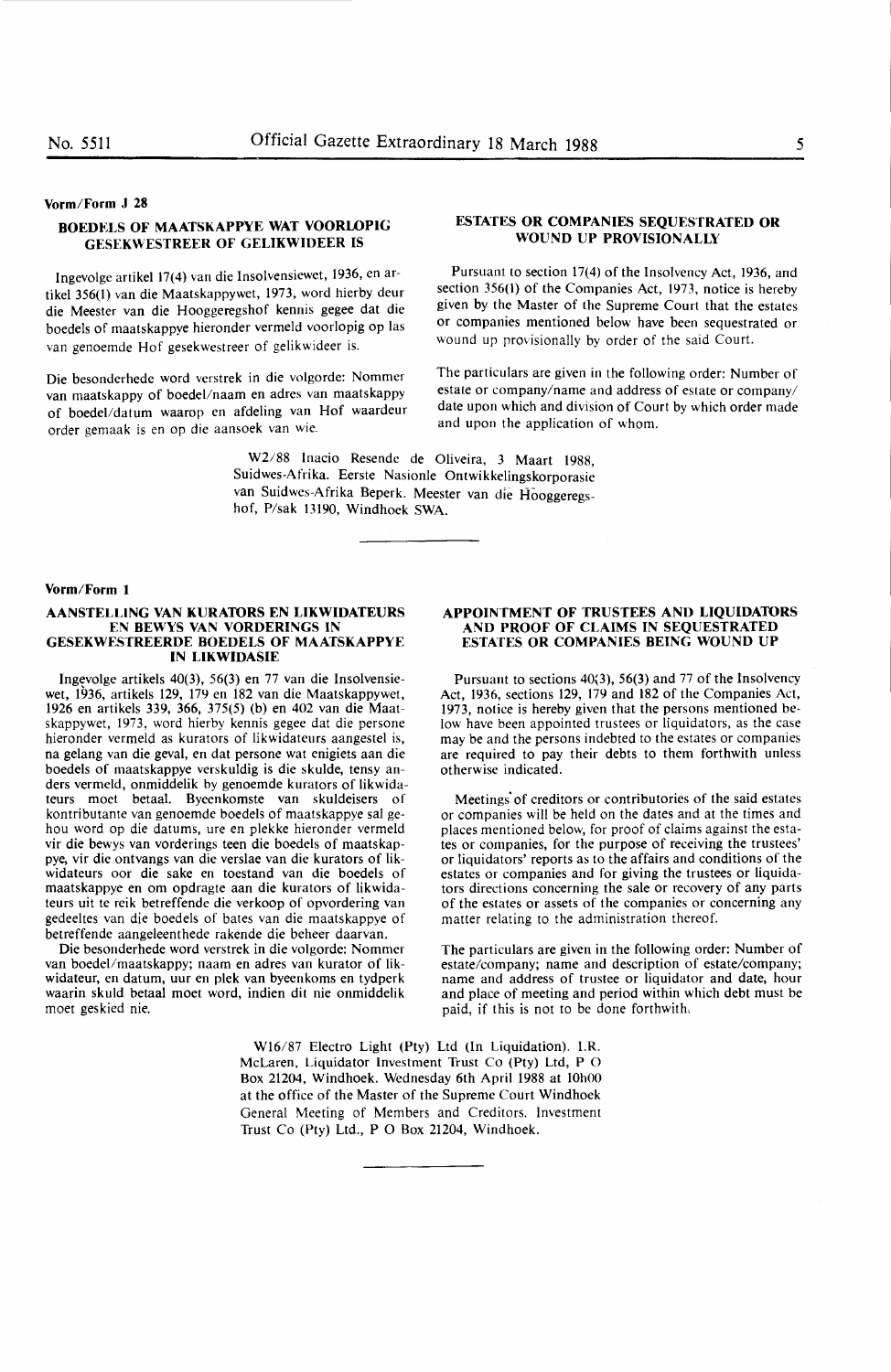# **NOTICE**

W11/87 - HILLSIDE MANSIONS (PTY) LTD. - in voluntary liquidation.

First and Final Liquidation and Distribution, Windhoek 21 days.

E. ZWARENSTEIN & CO. PO BOX 2184 WINDHOEK 9000

#### **KENNISGEWING VAN OORDRAG VAN BESIGHEID**

GELIEWE KENNIS TE NEEM dat daar by die volgende kwartaallikse sitting van die Handellisensiehof, Windhoek, vir die distrik Windhoek aansoek gedoen sal word vir die oordrag van 'n Algemene Handelaar Lisensie tans gehou deur WILMA THERON wie sake doen onder die naam en sty! van PRICE BREAKERS te Erf 2114 WINDHOEK, aan en ten gunste van TEUNOR SLABBER wie onder dieselfde naam en sty! op dieselfde erf sal sake doen vir eie rekening.

GEDATEER te WINDHOEK op die 9de dag van MAART 1988.

T.J. SLABBER POSBUS 22167 WINDHOEK

# **KENNISGEWING VAN OORDRAG VAN BESIGHEID**

Kennis geskied hiermee dat 14 dae na publikasie hiervan aansoek gedoen sal word aan die Landdros Keetmanshoop vir die oordrag van die Slagter- Algemene Handelaar- en Vars Produktelisensies tans gehou deur GERT JACOBUS VAN ZYL wat handel dryf as MEESTER SLAGHUIS op Erf Nr 148 Keetmanshoop aan en ten gunste van MEESTER SLAGTERS (EDMS) BEPERK wat voortaan besigheid sal dryf vir hul eie rekening op dieselfde perseel hierbo genoem.

GETEKEN te KEETMANSHOOP hierdie 3de dag van MAART 1988

LENTIN BOTMA & VAN DEN HEEVER Prokureurs vir die partye Posbus 38 Keetmanshoop

# **KENNISGEWING VAN OORDRAG VAN BESIGHEID**

Kennis geskied hiermee dat 14 dae na publikasie hiervan aansoek gedoen sal word aan die Landdros Keetmanshoop vir die oordrag van die Slagter (kleinhandel), Algemene Handelaar- en Vars Produktelisensies tans gehou deur GERT JACOBUS VAN ZYL wat handel dryf as ELDORA-DO SLAGHUIS op Erf Nr 294 Krönlein Keetmanshoop aan en ten gunste van MEESTER SLAGTERS (EDMS) BE-PERK wat voortaan besigheid sal dryf vir hul eie rekening op dieselfde perseel hierbo genoem.

GETEKEN te KEETMANSHOOP hierdie 3de dag van MAART 1988

LENTIN BOTMA & VAN DEN HEEVER Prokureurs vir die partye Posbus 38 Keetmantshoop

### **KENNISGEWING VAN OORDRAG VAN BESIGHEID**

Kennis geskied hiermee dat 14 dae na publikasie hiervan aansoek gedoen sal word aan die Landdros Keetmanshoop vir die oordrag van die Algemene Handelaarslisensie tans gehou deur JOHANNES JACOBUS STADLER wat handel dryf as ADELINE'S op Erf Nr 313 Keetmanshoop aan en ten gunste van STEPHANUS NICOLAAS STADLER wat voortaan besigheid sal dryf vir sy eie rekening op dieselfde perseel hierbo genoem.

GETEKEN te KEETMANSHOOP hierdie 3de dag van MAART 1988

LENTIN BOTMA & VAN DEN HEEVER Prokureurs vir die partye Posbus 38 Keetmanshoop

# **KENNISGEWING VAN OORDRAG VAN BESIGHEID**

Kennis geskied hiermee dat 14 dae na publikasie hiervan aansoek gedoen sal word aan die Landdros Keetmanshoop vir die oordrag van die Algemene Handelaarslisensie tans gehou deur ALETTA JOHANNA VOLBRECHT (SWIE-GERS) wat handel dryf as ANNETTES BLOEMISTE op Erf Nr 179 Keetmanshoop aan en ten gunste van ANITA VAN ROOYEN wat voortaan besigheid sal dryf vir haar eie rekening op dieselfde perseel hierbo genoem.

GETEKEN te KEETMANSHOOP hierdie 3de dag van MAART 1988

LENTIN BOTMA & VAN DEN HEEVER Prokureurs vir die partye Posbus 38 Keetmanshoop